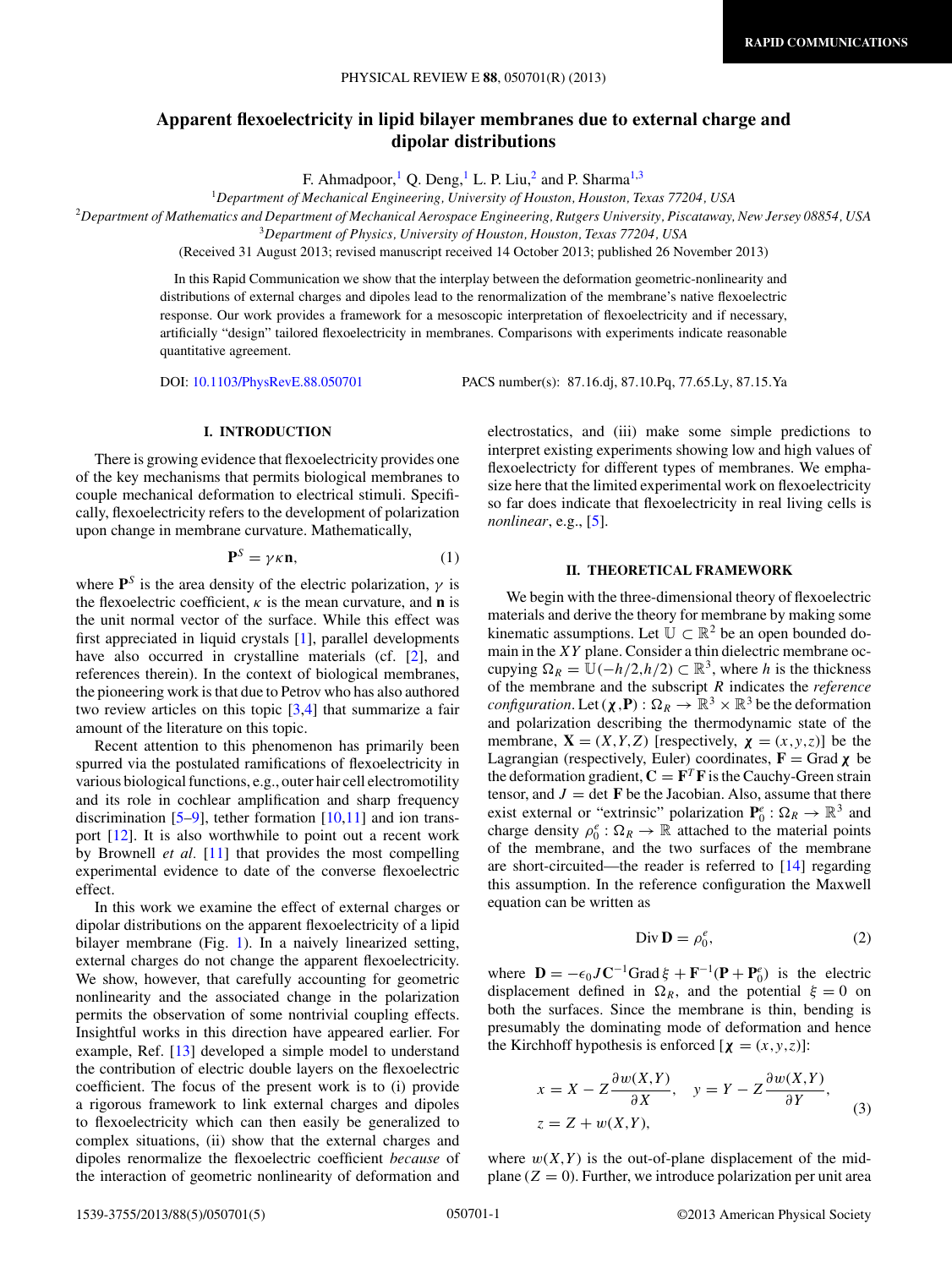<span id="page-1-0"></span>F. AHMADPOOR, Q. DENG, L. P. LIU, AND P. SHARMA PHYSICAL REVIEW E **88**, 050701(R) (2013)

FIG. 1. (Color online) Lipid bilayer inside an electrolyte bath. The head molecules are charged and due to curvature there will ensue a net polarization inside the membrane, *P*(*r*). Also the ionized water molecules are attracted by the negative head molecules of the membrane and make an external dipole layer,  $P^e(r)$ .

as

$$
\mathbf{P}^S = (P_X^S, P_Y^S, P_Z^S) = \int_{-h/2}^{h/2} \mathbf{P}(X, Y, Z) dZ.
$$

To model the flexoelectric effect, we postulate that the internal or stored energy of the membrane is given by

$$
U[\mathbf{\chi}, \mathbf{P}] = \int_{\mathbb{U}} \left[ \frac{1}{2} k_b (\Delta w)^2 + f P_Z^S \Delta w + \frac{1}{2} a |\mathbf{P}^S|^2 \right], \quad (4)
$$

where  $\Delta(\cdot) = \frac{\partial^2(\cdot)}{\partial X^2} + \frac{\partial^2(\cdot)}{\partial Y^2}$  is the in-plane Laplace operator with respect to the Lagrangian coordinates, and  $k_b$ , f, and a are material constants. In particular, the first term is the classical Helfrich-Canham bending energy, the second gives rise to flexoelectric coupling, and the last term describes the dielectric property of the membrane. By the principle of minimum free energy we claim that the equilibrium state of the membrane is determined by the minimization problem

$$
\min_{(\chi, \mathbf{P})} \{ F[\chi, \mathbf{P}] := U[\chi, \mathbf{P}] + \mathcal{E}^{\text{elect}}[\chi, \mathbf{P}] \},\tag{5}
$$

where  $\mathcal{E}^{\text{elect}}$  is the electric energy associated with the electric field and boundary devices [\[16\]](#page-4-0)

$$
\mathcal{E}^{\text{elect}}[\boldsymbol{\chi}, \mathbf{P}] = \frac{\epsilon_0}{2} \int_{\Omega_R} J |\mathbf{F}^{-T} \text{Grad} \,\xi|^2.
$$

To find the Euler-Lagrange equations associated with (5), we now consider the variations of displacement and polarization:

$$
w \to w_{\delta} = w + \delta \tilde{w}, \quad \mathbf{P} \to \mathbf{P}_{\delta} = \mathbf{P} + \delta \tilde{\mathbf{P}}.
$$

Then the first variation of the total free energy shall vanish for any  $(\tilde{w}, \tilde{P})$ :

$$
\left.\frac{d}{d\delta}F[\mathbf{\chi}_{\delta},\mathbf{P}_{\delta}]\right|_{\delta=0}=0.
$$

By tedious yet standard calculation and keeping only the leading order terms [\[17\]](#page-4-0), we obtain the following EulerLagrange equations on the midplane U:

$$
aP_X^S + \xi_X = 0, \quad aP_Y^S + \xi_Y = 0,\nf \Delta w + aP_Z^S + \xi_Z = 0,\Delta (k_b \Delta w + f P_Z^S) - f_Z^{\text{elect}} = 0,
$$
\n(6)

where

$$
f_Z^{\text{elect}} = \int_{-h/2}^{h/2} \left[ \Sigma_{31}^{\text{MW}} - \Sigma_{13}^{\text{MW}} \right],_{X} + \left[ \Sigma_{32}^{\text{MW}} - \Sigma_{23}^{\text{MW}} \right],_{Y} dZ
$$

is the *Z* component of the electrostatic force and

$$
\Sigma_{\text{MW}} = -\frac{\epsilon_0}{2} J |\text{grad}\,\xi|^2 \mathbf{F}^{-T} - \text{grad}\,\xi \otimes \mathbf{D} \tag{7}
$$

is the *Piola-Maxwell* stress. We remark that Eqs. (6) and (7), together with the Maxwell equation [\(2\)](#page-0-0) for electrostatics form a closed system with five equations and five unknowns  $\xi, w, P_X^S, P_Y^S, P_Z^S$ . Analytical solutions to the above set of nonlinear differential equations promises to be an interesting albeit challenging endeavour and not addressed in this Rapid Communication.

In this Rapid Communication we will study a simple problem to assess the role of external charges and dipoles on the "apparent flexoelectricity" of a membrane. To this end, we conduct a thought experiment and redefine the flexoelectric coupling coefficient *f* in terms of change of electric displacement. Consider a flat membrane with zero curvature which is referred to as the initial state, whereas the final state of our experiment is a bent membrane having a net polarization. We denote by  $\mathbf{D}^i$  and  $\mathbf{D}^f$  the electric displacement of the initial and final states in the reference configuration, respectively. For simplicity, suppose that the in-plane components of the polarization are negligible and the membrane is under one-dimensional uniform bending fairly reasonable assumptions for small curvatures. Since the potential difference across the thickness of the membrane is zero and the polarization density is constant along the thickness of the membrane, then from the third equation of  $(6)$  we obtain  $P_Z^S = -\frac{f\kappa}{a}$ , where  $\kappa = \Delta w = \text{const}$ . We further assume that the polarization density is constant along the thickness and obtain the polarization (per unit volume)  $P = \frac{P^s}{h}$ . The measurable quantity is the electric current in this process. Recall that the electric displacement in the reference configuration is given by  $\mathbf{D} = -\epsilon_0 J \mathbf{C}^{-1}$ Grad  $\xi + \mathbf{F}^{-1}(\mathbf{P} + \mathbf{P}^e)$ . We denote by  $D_Z^f$  and  $D_Z^i$ , the final and initial out-of-plane components of the electric displacement, respectively. By an ammeter we can measure the change in the electric displacement in two stages as below:

$$
Q = \int_0^\infty I(t)dt = \left(D_Z^f - D_Z^i\right)\Big|_{Z=0} A,
$$

where *A* is the area of the membrane. Now, in the absence of external charges and polarization, i.e.,  $P_0^e = \rho_0^e = 0$ , the solution to the electrostatic problem [\(2\)](#page-0-0) is clearly given by *ξ* = 0 in  $\Omega_R$ , and therefore,  $D_Z^f - D_Z^i = \frac{P_Z^S}{h}$ , and hence

$$
f = -\frac{Q}{\kappa A}ah = -\frac{D_Z^f - D_Z^i}{\kappa}ah.
$$
 (8)

Since the current (or charge *Q*) is the quantity that is measured in experiments, we now *define* the "apparent" or effective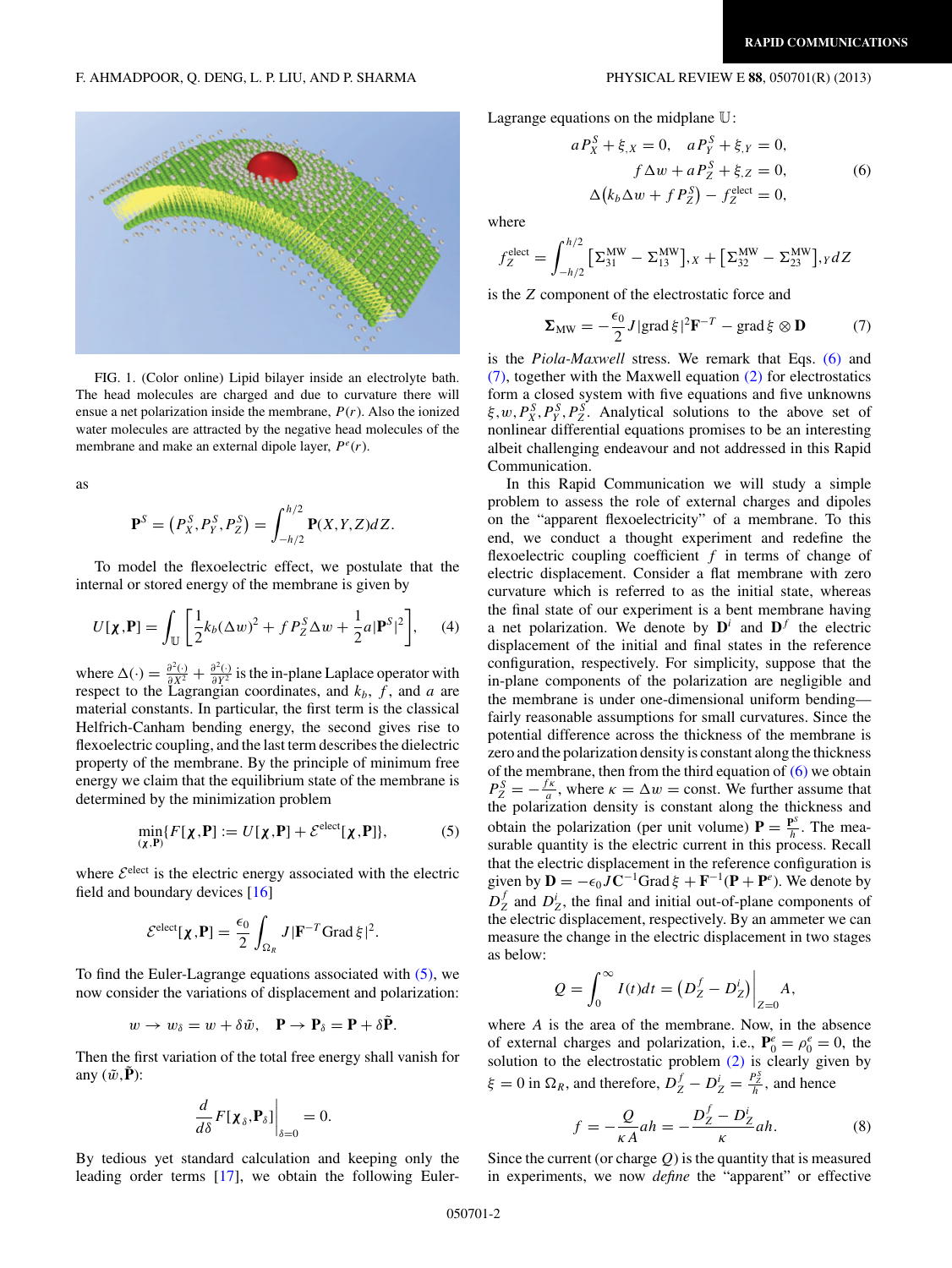## <span id="page-2-0"></span>APPARENT FLEXOELECTRICITY IN LIPID BILAYER *...* PHYSICAL REVIEW E **88**, 050701(R) (2013)

fleoxelectric constant, pristine or with external charges and dipoles, by the above equation. Before proceeding further, it is instructive to examine the relation between the flexoelectric constant in our model *f* to the one often found in the literature and cited in the Introduction [\(1\):](#page-0-0) *γ* . In our theoretical framework, for a homogenous membrane and in the absence of an external electric field, the third equation of  $(6)$  implies that  $P = -\frac{f}{a}\kappa$ . In view of [\(1\),](#page-0-0) we obtain that  $\gamma = -\frac{f}{a}$ .

## **III. FLEXOELECTRIC COEFFICIENT IN THE PRESENCE OF EXTERNAL CHARGES AND DIPOLES**

The primary constituent of most biomembranes is a molecule with two different subdomains. One is hydrophilic, usually negatively charged, and therefore tends to attract the positive charges inside the electrolyte, while the other part is hydrophobic. When these molecules are exposed to water, they arrange themselves into two sheets in a way that the hydrophobic tails group points towards the midplane of the bilayer, while the hydrophilic head molecules tend to be in contact with the ionized water molecules. During deformation, the density of charges and dipoles inside and on the surfaces of the membrane alters and results in a nonzero net polarization [\[18\]](#page-4-0). For simplicity, here we consider a small part of a cylindrically deformed lipid membrane inside an electrolyte bath (Fig. 2). Lipid molecules may carry dipoles or charges either along the thickness of the membrane or on the surfaces. These dipoles and charges might be "external" or the intrinsic properties of the lipid molecules. The former may be due to proteins and ion channels, for instance. In the following section, we consider the simplest possible case, in which the distributions of the charges and dipoles are radial neglecting any angular variation. The simplifying assumption is useful for illustration, however, the framework described earlier can be used for more general cases also. Consider a cylindrically deformed membrane of radius *R*, as shown in Fig. 2. Let  $\rho_0^e$ ,  $P_0^e$ be the external charge density and the out-of-plane polarization in the reference configuration that are independent of in-plane positions. Assume that the induced out-of-plane polarization *P* is also independent of in-plane positions. Then in the current configuration, the external and induced polarization  $(p^e, p)$ 



FIG. 2. (Color online) Lipid bilayer under external charges and dipoles.

together with the external charge density  $\rho^e$ , to the leading order, orient radially. They can only be a function of *r*, and for  $r \in (r_1, r_2),$ 

$$
p(r) = P(r - r_m)/J, \quad p^e(r) = P_0^e(r - r_m)/J, \n\rho^e(r) = \rho_0^e(r - r_m)/J,
$$
\n(9)

where  $r_1$ ,  $r_2$ , and  $r_m$  are the radii of the inner, outer, and middle surfaces, respectively, and  $r_2 - r_1 = h$  is the thickness of the membrane. Cylindrical symmetry dictates that the electric potential is also radial:  $\xi = \xi(r)$ . Then in the current configuration and polar coordinates, Eq. [\(2\)](#page-0-0) can be written as

$$
\frac{1}{r}\frac{d}{dr}\left\{r\bigg[-\epsilon_0\frac{d}{dr}\xi + p(r) + p^e(r)\bigg]\right\} = \rho^e(r). \tag{10}
$$

Let  $d(r) = -\epsilon_0 \frac{d}{dr} \xi + p(r) + p^e(r)$  be the radial electric displacement in the current configuration. Imposing the shortcircuit condition, we obtain

$$
d(r_1) = \frac{1}{h} \int_{r_1}^{r_2} \left[ p + p^e - \frac{1}{r} \int_{r_1}^r r' \rho(r') dr' \right] dr.
$$
 (11)

To assess the change in dielectric displacement, we subtract the electric displacement at zero curvature. Based on the small curvature assumption, we have  $J(r) = \frac{r}{r_m}$ .

We denote by  $d^i$  and  $d^f$  the initial and final electric displacements in the current configuration, respectively. Let  $\varepsilon = \kappa (r - r_m)$ . Then the change in the out-of-plane electric displacement is

$$
d^{f}(r_{1}) - d^{i}(r_{1})
$$
\n
$$
= \frac{1}{h} \int_{r_{1}}^{r_{2}} \left( \frac{P_{0}(r) - \varepsilon P_{0}^{e}(r)}{J} + \frac{1}{r} \int_{r_{1}}^{r} r' \frac{\varepsilon \rho_{0}^{e}(r')}{J} dr' \right) dr
$$
\n
$$
= -\kappa \left\{ \frac{r_{m} f}{r_{1} a h} + \frac{1}{h} \int_{r_{1}}^{r_{2}} \left( \frac{r_{m}(r - r_{m})}{r} P_{0}^{e}(r) - \frac{1}{r} \int_{r_{1}}^{r} r_{m}(r' - r_{m}) \rho_{0}^{e}(r') dr' \right) dr \right\}.
$$

As before, we need to evaluate the change of electric displacement in the reference configuration. Noting that  $D = JF^{-1}d$ and neglecting the higher order terms, we obtain

$$
D^{f}(r_1) - D^{i}(r_1) = \frac{r_1}{r_m} [d^{f}(r_1) - d^{i}(r_1)].
$$
 (12)

Using Eq. [\(8\),](#page-1-0) we obtain an expression for the apparent flexoelectric coefficient:

$$
f_{\text{eff}} = -\frac{D^f(r_1) - D^i(r_1)}{\kappa}ah =: f + f_P^e + f_C^e,
$$

where  $f_P^e$  and  $f_C^e$ , given by

*f e*

$$
f_P^e = a \int_{r_1}^{r_2} \frac{r_1(r - r_m)}{r} P_0^e(r) dr,
$$
 (13)

$$
f_C^e = -a \int_{r_1}^{r_2} \frac{1}{r} \int_{r_1}^r r_1(r' - r_m) \rho_0^e(r') dr' dr, \qquad (14)
$$

are the flexoelectric coefficients due to external polarization and charge distributions, respectively. We now consider, in turn, as also discussed in Petrov [\[3\]](#page-4-0), the dipolar and monopole charge contributions to the effective flexoelectricity.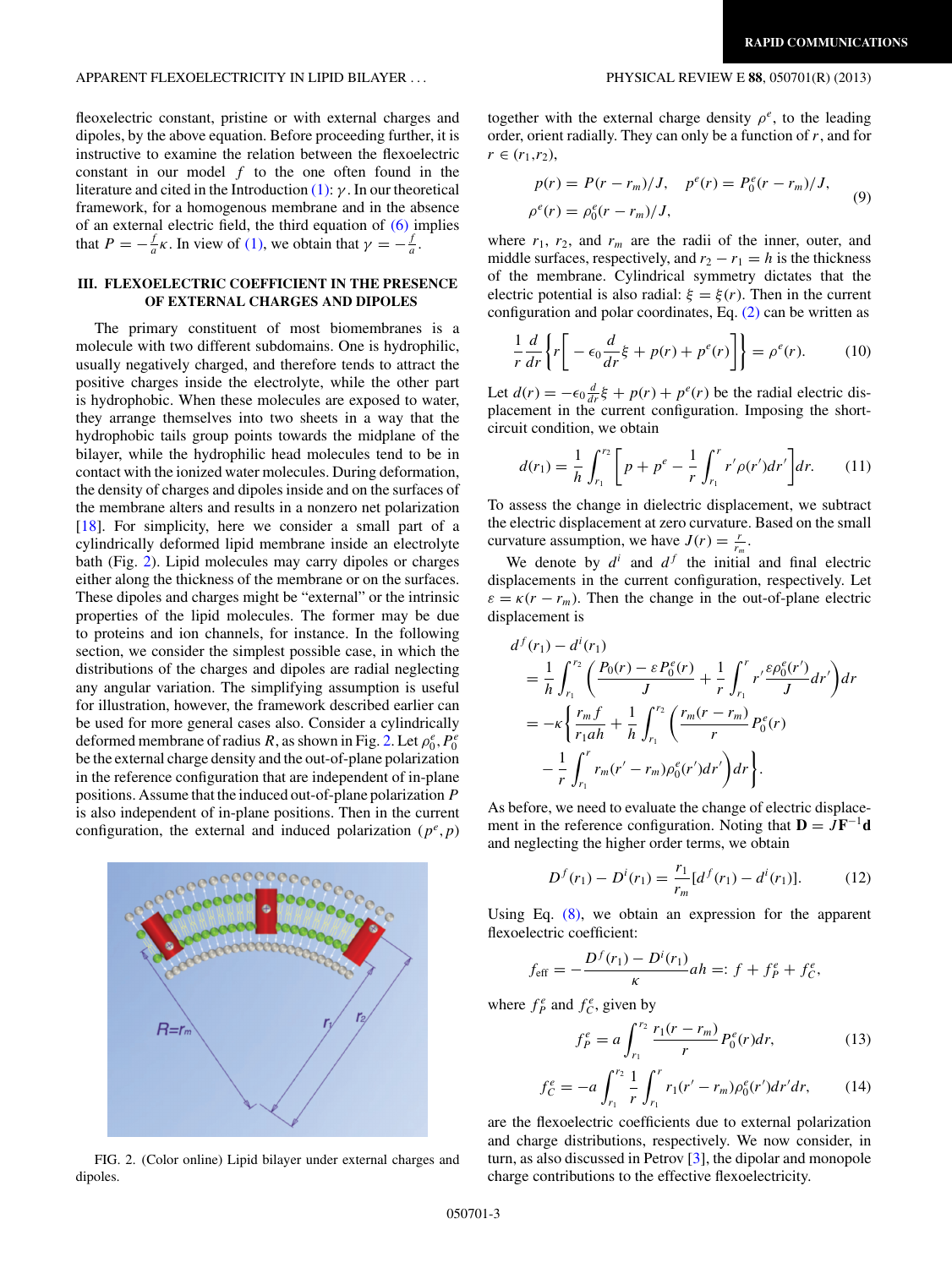### **IV. RESULTS AND DISCUSSION**

## **A. Contribution of external charges to the effective flexoelectricity**

In this part we estimate  $-\frac{f_c^e}{a}$ . The charges may be either due to the negative head of the lipid molecules or positive ions of electrolyte which are attracted by the fully hydrated head groups or the ion pump channels along the thickness of the membrane, as shown in Fig. [2.](#page-2-0) For simplicity, we only focus on the first case—the charges are distributed over the inner and outer surfaces of the membrane. After deformation, the charge densities on both sides differ in an opposite sense. The outer surface charge density will be smaller due to stretching of the surface, while the converse is true for the inner surface due to compression. Also we can estimate the ion per head lipid to be a few units of the electron charge,  $-1.6 \times 10^{-19}C$ . Assuming that the thickness of the membrane is about 5 nm, we evaluate Eq. [\(14\)](#page-2-0) and obtain  $-\frac{f_c^e}{a} = 2.85 \times 10^{-18} C$ . This value is of the same order of magnitude as the experimental results.

## **B. Contribution of external dipoles and integral proteins to the effective flexoelectricity**

In this case, we refer to Fig.  $2$ , in which a membrane is endowed with uniform external dipole layers on the inner and outer surfaces. First we estimate the external polarization density (per area). According to [\[19\]](#page-4-0) the thickness of the fully hydrated region is about 0*.*5 nm and the area per lipid head is about 70  $\AA^2$ . Based on these values, we obtain the polarization density (per area) as  $P^{S} = 1.14 \times 10^{-10} \text{ C m}^{-1}$ . Integrating Eq. [\(13\)](#page-2-0) over the thickness of the membrane results  $\sin \left( -\frac{f_p^2}{a} \right) = 5.7 \times 10^{-19}$  C. Here we note that experimentally the value of  $-\frac{f_p^e}{a}$  has been measured to be a few times of 10<sup>−18</sup> C [\[3\]](#page-4-0). The results obtained above depend on the magnitude of the dipoles on the surface. The thickness of the dipole layers is between 0*.*3 and 1 nm. Therefore, the resultant flexoelectric coefficient can be larger by a factor of 2. Our model allows us to approximately assess the effect of dipole carrying proteins on the effective flexoelectricity. Proteins often carry very large dipole moments, e.g., the following have been measured: 480*D* for chymotrypsin and 637*D* for carboxypeptidase A [\[20\]](#page-4-0). A detailed boundary value solution for an embedded protein is left for future work, however, a simple approximation that the protein dipole moment is uniformly smeared across the membrane can readily yield analytical results. While this approximation will ignore a geometrical effect, our model, however, can then be used trivially to obtain an estimate via the expression for  $f_P^e$ . To this end we need to estimate the dipole density due to the integral proteins along the thickness of the membrane. The diameter of the protein's structure is also a few nanometers. Using  $P^p = 500D = 1667.8 \times 10^{-30}$  C m for the dipole moment of the protein,  $A^p = \pi \times 10^{-18}$  m<sup>2</sup> for the area of the protein and  $h = 5 \times 10^{-9}$  m, we obtain  $1.3 \times 10^{-18}$  C for the flexoelectric coefficient.

As can be seen from the above calculation, the effect of the dipole carrying integral proteins is fairly substantial and explains the large values that are sometimes experimentally observed [\[3\]](#page-4-0).

#### **C. Curvature-dependent flexoelectric coefficient**

While flexoelectricity relates changes to the development of membrane polarization, the flexoelectric coefficient itself, *f* or  $\gamma$ , is considered to be curvature independent. In this section we show that this is not necessarily correct. To simplify Eq. [\(11\)](#page-2-0) for  $d(r_1)$  we assumed that the ratio of  $h/r_m \ll 1$ . This condition is definitely violated in several biologically relevant cases. In the presence of some proteins, lipid membranes may undergo very large curvatures, even comparable to the thickness of the membrane,  $[21]$ . As Ref.  $[21]$  catalogs, several bionanostructures exist with large curvatures. In such cases the exact solution for  $d(r_1)$  may have to be modified:

$$
d(r_1) = \frac{f(r_1)}{h} \int_{r_1}^{r_2} \left( p + p^e - \frac{1}{r} \int_{r_1}^r r' \rho(r') dr' \right) dr, \quad (15)
$$

in which  $f(r_1) = \frac{h}{r_1 \ln(1+\frac{h}{r_1})} \approx 1 + \frac{h}{2r_m} + \frac{h^2}{6r_m^2} + \cdots$ . Accordingly, the flexoelectric coefficient depends nonlinearly on the curvature:

$$
f_P^e = \left(1 + \frac{h}{2r_m} + \frac{h^2}{6r_m^2} + \cdots \right) a \int_{r_1}^{r_2} \frac{r_1(r - r_m)}{r} P_0^e(r) dr,
$$
  

$$
f_C^e = -\left(1 + \frac{h}{2r_m} + \frac{h^2}{6r_m^2} + \cdots \right)
$$
  

$$
\times a \int_{r_1}^{r_2} \frac{1}{r} \int_{r_1}^r r_1(r' - r_m) \rho_0^e(r') dr' dr.
$$
 (16)

If we assume that  $h/r_m \approx 1/2$ , the correction can be as large as 30%. More importantly, the nonlinear dependence of flexoelectricity on the curvature provides an interesting avenue for further research on electromechanical stability analysis of high-curvature bio-nano structures.

#### **V. CONCLUSIONS**

The key conclusion of the present work is that it is the interplay between the geometrically nonlinear deformation and electrostatics that lead to the renormalization of flexoelectricity in the presence of external charges and dipoles—this effect will not be seen in a purely linearized setting where careful distinction is not made between reference and deformed configurations. Our framework is general and can be used to examine the flexoelectric response for membranes with complex electrostatic environment (albeit the calculations may have to proceed numerically). Using simple approximations, we are, however, able to provide illustrative and transparent analytical solutions to several cases and make reasonable estimates of the flexoelectric response of different types of membranes. Interestingly, our results point also to the prospect of artificially designing high or low flexoelectricity in model membrane systems.

#### **ACKNOWLEDGMENTS**

P.S. gratefully acknowledges funding from NSF CMMI Grant No. 1161163, NSF IMI center IIMEC Grant No. 0844082, and the M. D. Anderson Professorship. L.L. acknowledges the support of NSF under Grant No. CMMI-1238835 and AFOSR (YIP-12).